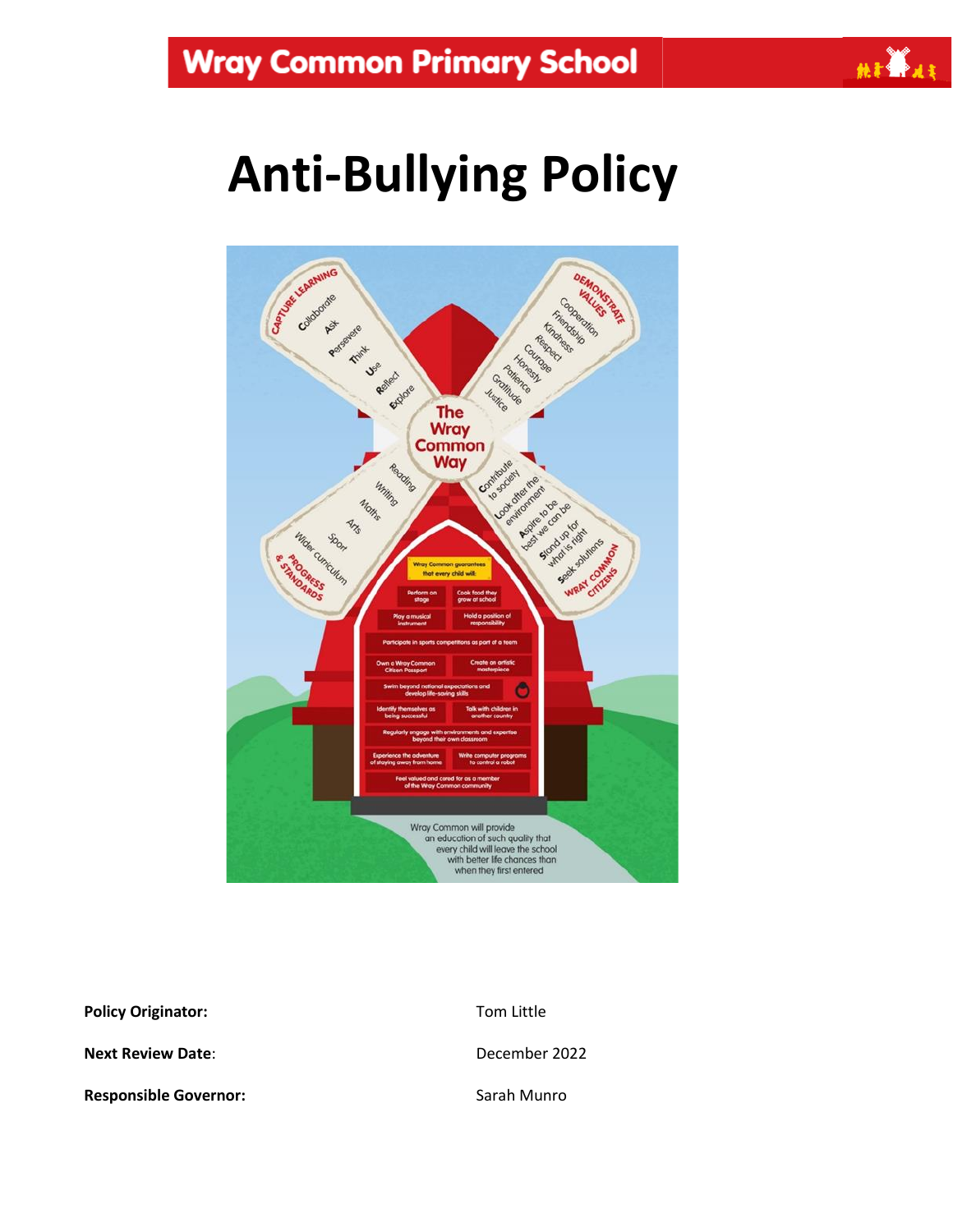## **Contents**

| $\label{eq:inter} \textit{Internet} \textit{} \textit{} \textit{} \textit{} \textit{} \textit{} \textit{} \textit{} \textit{} \textit{} \textit{} \textit{} \textit{} \textit{} \textit{} \textit{} \textit{} \textit{} \textit{} \textit{} \textit{} \textit{} \textit{} \textit{} \textit{} \textit{} \textit{} \textit{} \textit{} \textit{} \textit{} \textit{} \textit{} \textit{} \textit$ |  |
|--------------------------------------------------------------------------------------------------------------------------------------------------------------------------------------------------------------------------------------------------------------------------------------------------------------------------------------------------------------------------------------------------|--|
|                                                                                                                                                                                                                                                                                                                                                                                                  |  |
|                                                                                                                                                                                                                                                                                                                                                                                                  |  |
|                                                                                                                                                                                                                                                                                                                                                                                                  |  |
|                                                                                                                                                                                                                                                                                                                                                                                                  |  |
|                                                                                                                                                                                                                                                                                                                                                                                                  |  |
| How does bullying differ from teasing/falling out between friends or other types of aggressive                                                                                                                                                                                                                                                                                                   |  |
|                                                                                                                                                                                                                                                                                                                                                                                                  |  |
|                                                                                                                                                                                                                                                                                                                                                                                                  |  |
|                                                                                                                                                                                                                                                                                                                                                                                                  |  |
|                                                                                                                                                                                                                                                                                                                                                                                                  |  |
|                                                                                                                                                                                                                                                                                                                                                                                                  |  |
|                                                                                                                                                                                                                                                                                                                                                                                                  |  |
|                                                                                                                                                                                                                                                                                                                                                                                                  |  |
|                                                                                                                                                                                                                                                                                                                                                                                                  |  |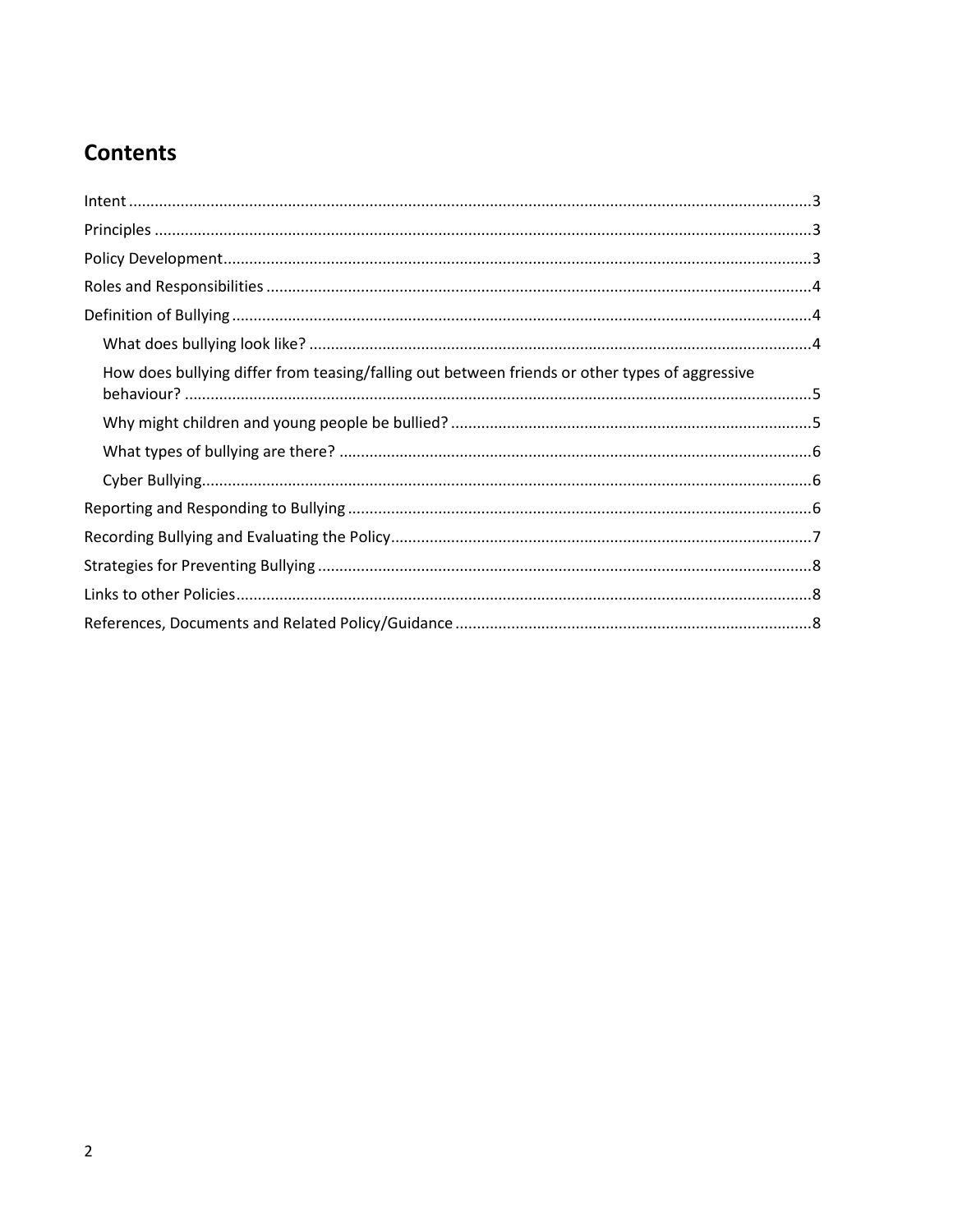#### *"Wray Common Primary School is committed to safeguarding and promoting the welfare of children and young people and expects all staff and volunteers to share this commitment.*"

#### <span id="page-2-0"></span>**Intent**

Every child has the right to feel safe in school and enjoy their education without the threat of bullying behaviour. Our approach is to build the children's self-esteem and confidence and for our approach to be consistent across the school. We would expect children to feel safe in school, including an understanding of issues relating to safety, including bullying. We also want them to feel confident to seek support from school should they feel unsafe. Our anti-bullying policy ensures that all our children can learn in a supportive, caring and safe environment without fear of being bullied. We intend that the policy is clearly understood and shared by all children, staff and parents.

This policy should be read in conjunction with the Behaviour Policy.

## <span id="page-2-1"></span>**Principles**

- To provide a safe, caring environment for the whole school community especially the children in our care;
- To instil in children that bullying is unacceptable and that reports of bullying will be taken seriously, recorded and acted upon;
- To reassure children that they will be listened to and will know that it is alright to tell;
- To listen to parents' concerns and keep them informed of actions taken in response to a complaint;
- To fully investigate any report of bullying with detailed records kept of incidents, reports and complaints;
- To take appropriate action, including exclusion in cases of severe bullying;
- To monitor incidents of bullying during the school year by the designated senior leader;
- To specifically record any incidents of bullying relating to protected characteristics, as defined by the Equality Act 2010

## <span id="page-2-2"></span>**Policy Development**

This policy was formulated in consultation with the whole school community with input from: Members of staff, governors, parents/carers and children (this includes the Extended School Provision ASC). It follows relevant guidance from the DfE.

Children contributed to the development of the policy through the school council, circle time, class discussions and assemblies.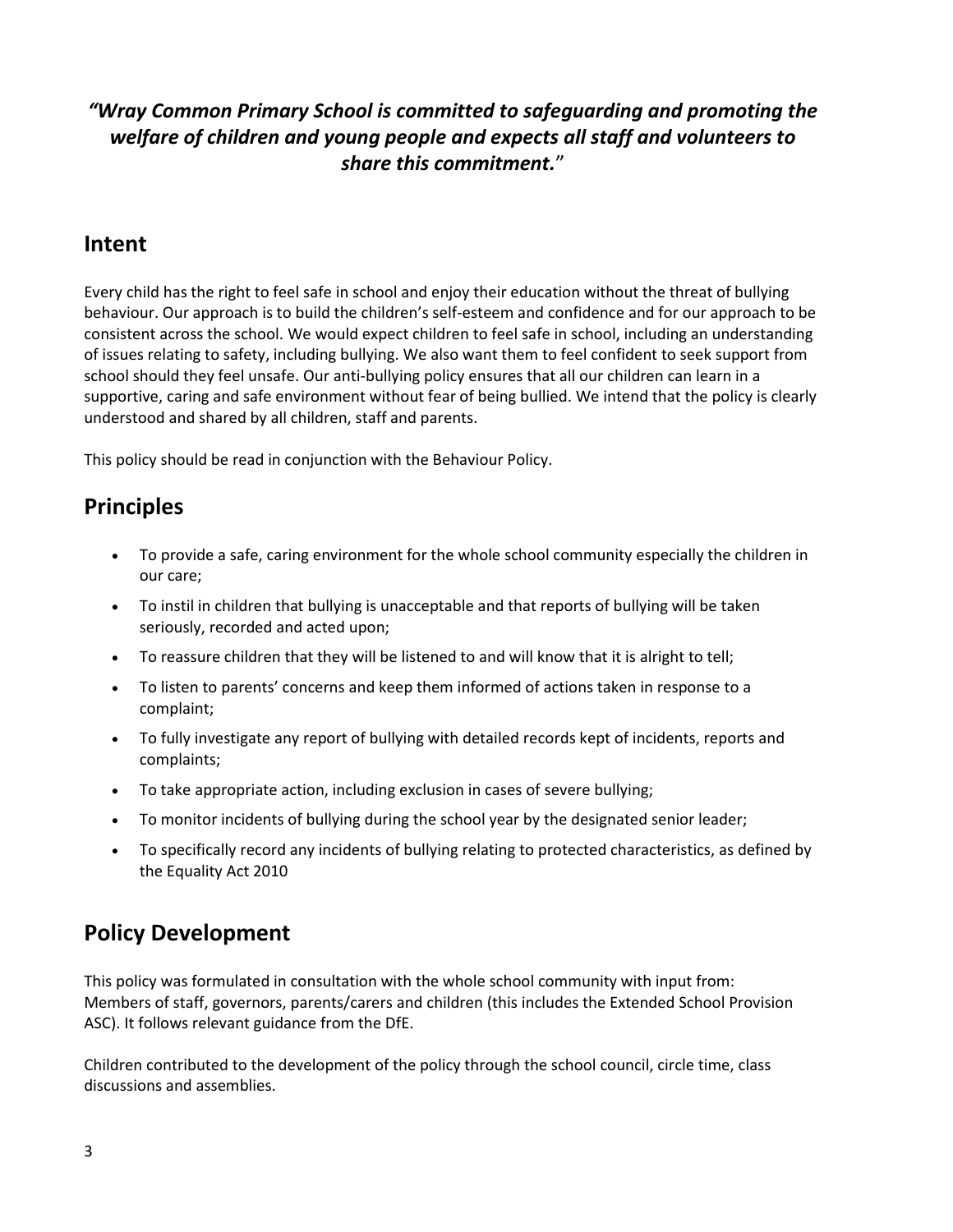The school council have developed a student friendly version which is displayed in the Home Learning Journal.

## <span id="page-3-0"></span>**Roles and Responsibilities**

The Head Teacher has overall responsibility for the policy and its implementation and liaising with the governing body, parents/carers, Local Authority and outside agencies and appointing an anti-bullying coordinator (member of the senior leadership team) who will have general responsibility for handling the implementation of this policy.

Their responsibilities are:

- Policy development and review involving children, staff, governors/carers and relevant local agencies;
- Implementing the policy and monitoring and assessing its effectiveness in practice;
- Ensuring evaluation takes place and that this informs policy review;
- Managing bullying incidents;
- Managing the reporting and recording of bullying incidents;
- Assessing and coordinating training and support for staff and parents/carers where appropriate;
- Co-ordinating strategies for preventing bullying behaviour.

## <span id="page-3-1"></span>**Definition of Bullying**

*"Bullying is behaviour by an individual or group, repeated over time, that intentionally hurts another individual or group either physically or emotionally. Bullying can take many forms (for instance, cyberbullying via text messages, social media or gaming, which can include the use of images and video) and is often motivated by prejudice against particular groups, for example on grounds of race, religion, gender, sexual orientation, special educational needs or disabilities, or because a child is adopted, in care or has caring responsibilities. It might be motivated by actual differences between children, or perceived differences."*

#### **Preventing and Tackling Bullying, DfE, July 2017**

#### <span id="page-3-2"></span>**What does bullying look like?**

Bullying can include:

- Name calling
- Taunting
- Mocking
- Making offensive comments
- Physical assault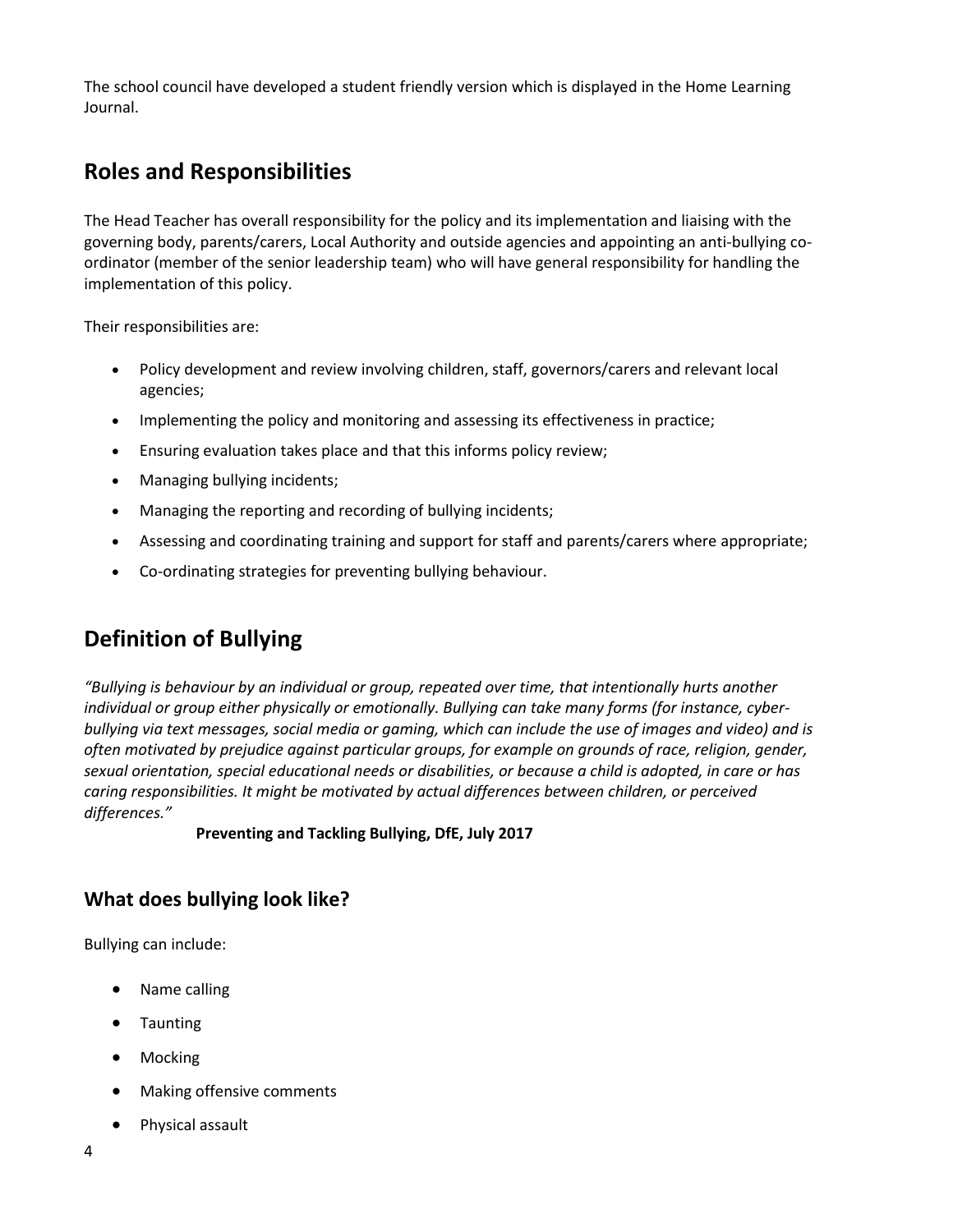- Taking or damaging belongings
- Cyber bullying unacceptable social media posts, text messaging, emailing; sending offensive or degrading images by phone or via the internet
- Producing offensive graffiti
- Gossiping and spreading hurtful and untruthful rumours
- Excluding people from groups

Discriminatory language covers a number of areas. It may insult or offend someone through the use of derogatory or patronising comments (or even body language), or direct attacks upon characteristics over which they have no control, e.g. skin colour, medical conditions, intelligence, gender, age, etc. Discriminatory language can either create or reinforce stereotypes. It is not respectful of cultural differences, and it always puts people down.

Although bullying can occur between individuals it can often take place in the presence (virtually and physically) of others who become the 'bystanders' or 'accessories'.

#### <span id="page-4-0"></span>**How does bullying differ from teasing/falling out between friends or other types of aggressive behaviour?**

- There is a deliberate intention to hurt or humiliate:
- There is a power imbalance that makes it hard for the victim to defend themselves;
- It is usually persistent.

Whilst it can be upsetting, it is not unusual for children to have disagreements with friends, and fall out from time-to-time. Falling out with friends is not usually considered bullying, because friends usually make up pretty quickly and friends shouldn't be trying to hurt each other on purpose.  However, when behaviour meets the definition outlined above, it is bullying.

Occasionally an incident may be deemed to be bullying even if the behaviour has not been repeated or persistent – if it fulfils all other descriptions of bullying. This possibly should be considered, particularly in cases where it is motivated by prejudice against a particular group, for example on grounds of race, religion, gender, sexual orientation, special educational needs or disabilities, or because a child is adopted, in care or has caring responsibilities. If the victim might be in danger then intervention is urgently required.

#### <span id="page-4-1"></span>**Why might children and young people be bullied?**

Specific types of bullying include:

- Bullying related to race, religion or culture
- Bullying related to special educational needs or disabilities
- Bullying related to appearance or health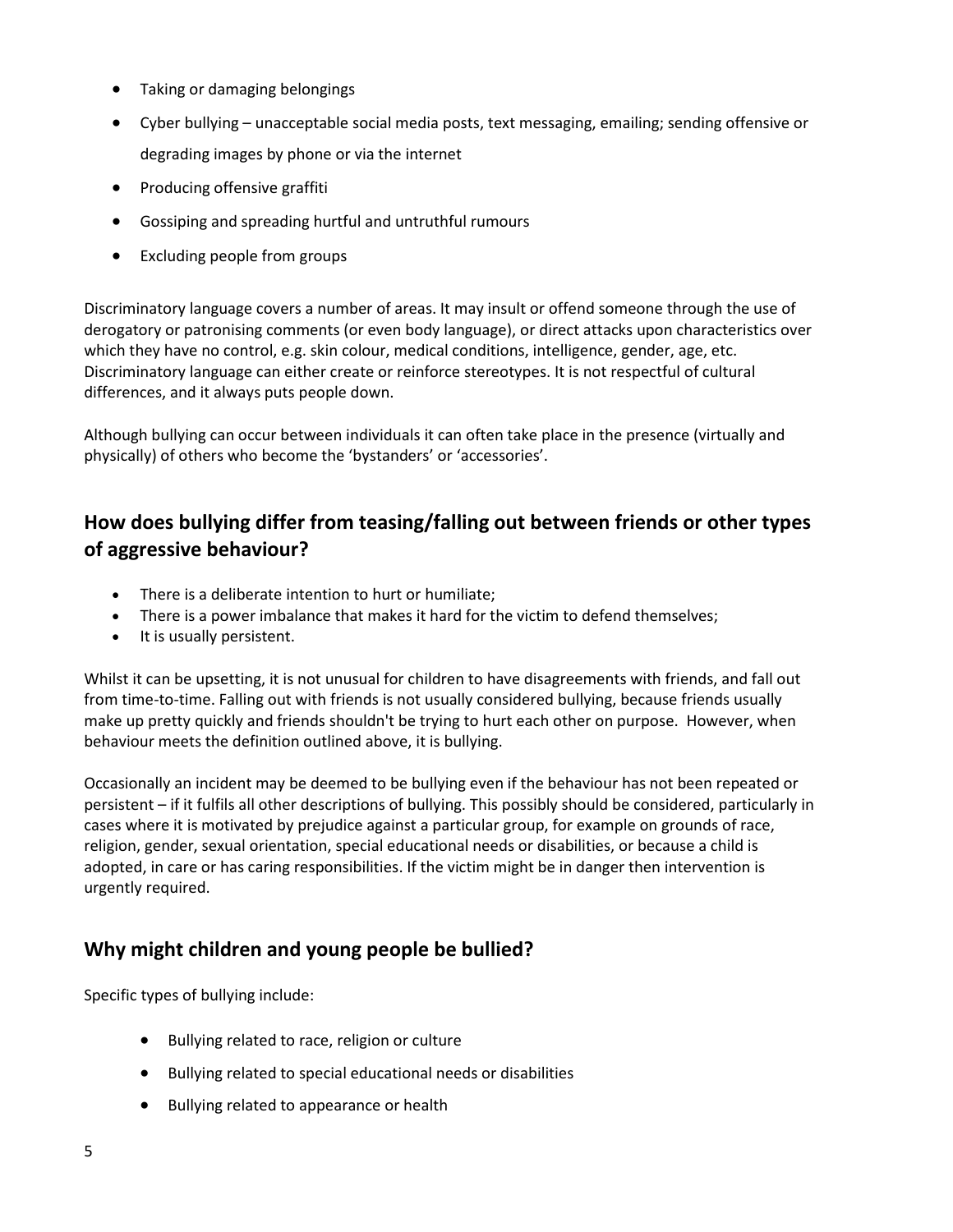- Bullying relating to sexual orientation
- Bullying of young carers or looked after children or otherwise related to home circumstances
- Sexist or sexual bullying

There is no hierarchy of bullying – all forms should be taken equally seriously and dealt with appropriately.

#### <span id="page-5-0"></span>**What types of bullying are there?**

Bullying can take place between:

- Children
- Children and staff
- **•** Between staff
- Individuals or groups
- Certain groups of children are known to be particularly vulnerable to bullying by others: these may include children with special educational needs such as learning or physical disabilities; young carers, Looked After Children, those from ethnic and racial minority groups and those children who may be perceived as lesbian, gay, bisexual, transgender or questioning their gender role.

#### <span id="page-5-1"></span>**Cyber Bullying**

The rapid development of, and widespread access to, technology has provided a new medium for 'virtual' bullying, which can occur in or outside school. Cyber-bullying is a different form of bullying and can happen at all times of the day, with a potentially bigger audience, and more accessories as people forward on content at a click.

At Wray Common, staff senior staff will seek to inform parents of any accusation of cyber bullying involving their child and work with them to address it. However, in exceptional circumstances (such as a reasonable fear that relevant evidence may be deleted) where a device, such as a mobile phone, has been seized by a member of staff who has been formally authorised by the head teacher, that staff member can examine data or files, and delete these, where there is good reason to do so. This power applies to all schools and there is no need to have parental consent to search through a young person's mobile phone.

For further information on searching and confiscation, please refer to the Behaviour Policy.

## <span id="page-5-2"></span>**Reporting and Responding to Bullying**

Wray Common has clear and well publicised systems to report bullying for the whole school community (including staff, parents/carers and children) this includes those who are the victims of bullying or have witnessed bullying behaviour (bystanders).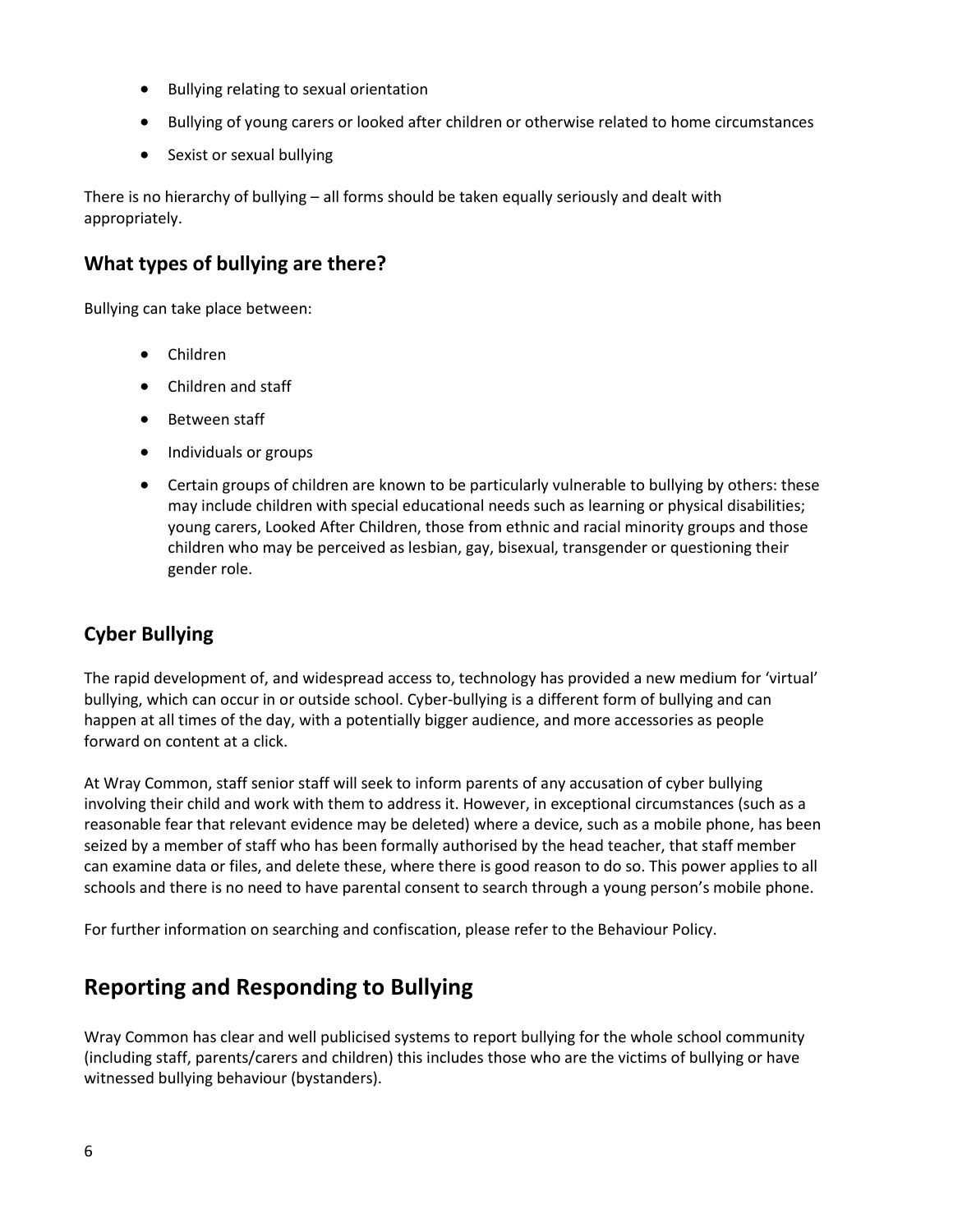Any child, parent/carer or visitor to the school who is a victim of bullying or has witnessed an incident of bullying should immediately inform a member of staff.

Children who are being bullied may show changes in behaviour, e.g. becoming shy and nervous, feigning illness, taking unusual absences or clinging to adults. There may be changes in work patterns, a lack of concentration, or truancy.

All staff should be aware of these possibilities and to report promptly any suspicions of bullying to a member of the SLT.

As Wray Common Citizens, children are actively encouraged to 'Stand up for what is right' and tell an adult if they witness or experience any form of unkindness. All children are encouraged to report incidents of bullying whether they are the recipient or an observer to their class teacher through the 'Worry Box' if appropriate or to a member of staff whom they feel comfortable with. The "Worry Box" provides an opportunity to report incidents anonymously if wished, however, without names investigations could be limited.

All reported incidents will be taken seriously and investigated involving all parties.

The school will amongst other possible actions:

- Interview all parties
- Inform relevant parents
- Implement an appropriate cause of action which matches the age and maturity of those involved and the type of incident which has occurred
- Refer to the Behaviour Policy and list of school sanctions
- Follow up especially keeping in touch with the person who reported the situation, parents/carers and most importantly the victim
- Provide support for both the victim and the bully

### <span id="page-6-0"></span>**Recording Bullying and Evaluating the Policy**

Bullying incidents will be recorded electronically on CPOMs by the member of staff who deals with the incident and this will be notified to and held by members of the senior leadership team.

The information we hold will be used to ensure individual incidents are followed up. It will also be used to identify trends and inform preventative work in school and development of the policy.

This information will be presented to the governors in an anonymous format as part of the annual report.

The policy will be reviewed and updated annually. The policy will be reviewed by governors annually to ensure we maintain our inclusive and harmonious ethos across the school community.